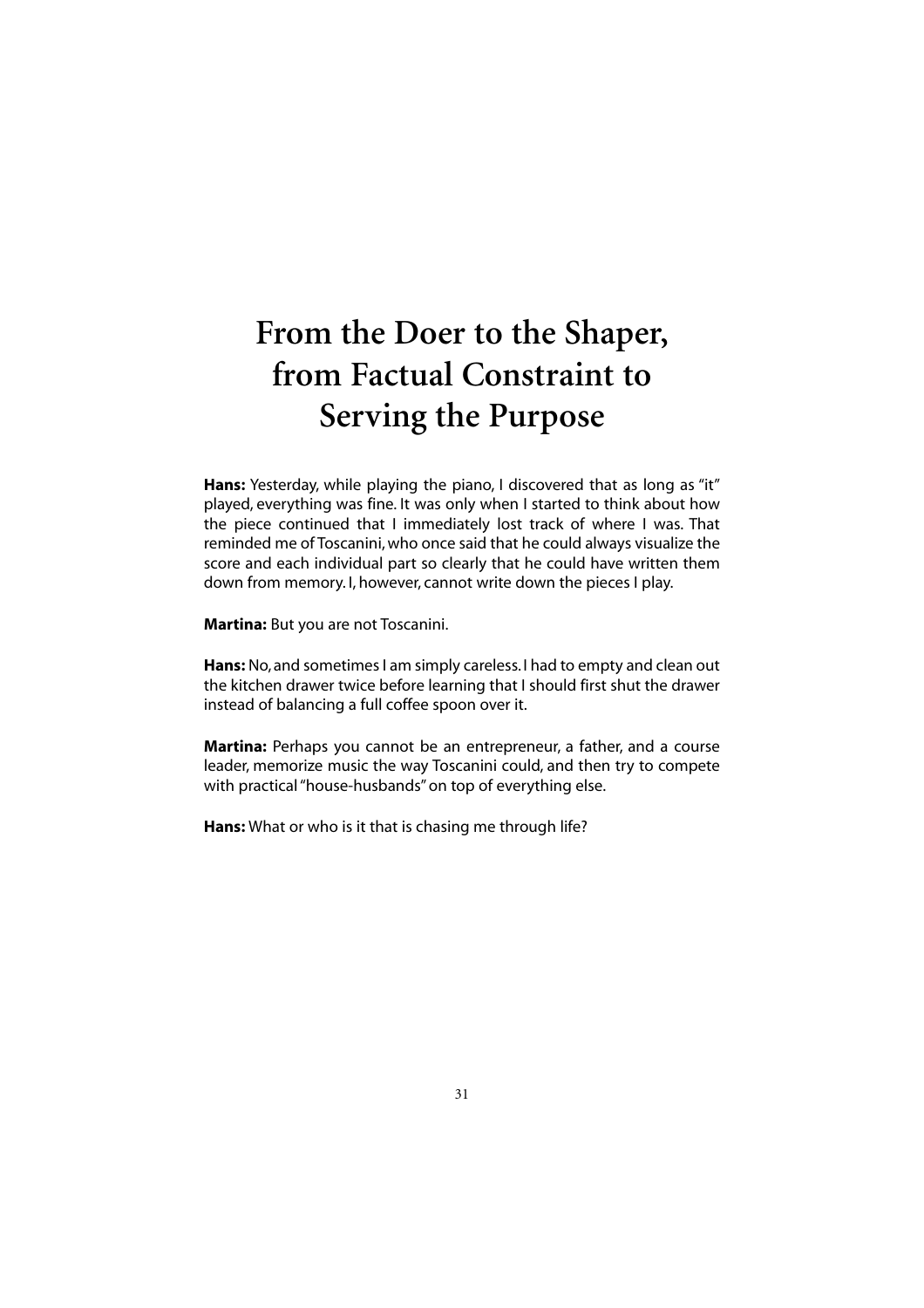I call him the "doer." He wants to have everything under control, does not tolerate making mistakes because that would make him feel like a failure, and suppresses his own needs because he does not want to reveal his weaknesses. He does not allow himself to be happy, but he wants to make others happy. He is the inventor of factual constraint, for he strongly believes that things have a will of their own, and he wages war on this constraint day in and day out. For him, there are only winners or losers.

Because he feels small, he is compelled to be the biggest and the best. Everything he does is characterized by helplessness, self-righteousness, and guilt. He attempts to live up to other people's expectations and thrives on their praise. However, it must be said in his defense that in most cases he is not even aware of what he is doing.

It is a well-known fact that there is a world of difference between theory and practice. If I speak on the topic of a just world economic order, I may be asked what I personally have done in practical terms to further this cause. What if I have not done anything concrete and can "only" reply that I have learned something for myself? Do I like admitting that I have not initiated some manifesto or set the ball rolling on a particular issue, that I cannot produce a declaration that has been signed by umpteen economic leaders? Is it easy for me to confess that, instead of running seminars with several hundred participants, I have had to cancel a course due to lack of interest? Does it make me feel good that I have achieved a great deal spiritually but am not able to present any impressive statistics, which everyone seems to find so important? I am repeatedly challenged to rid myself of this burden of having to prove things that has been dogging me for years. Almost all my life I have been concerned with assessing the value of work by its tangible results, and consequently I still find myself reverting to these conventional yardsticks.

After all, as an entrepreneur I was accustomed from a young age to having to validate my actions with sales figures and revenue. And I was proud of what I achieved. Together with my cousin, I was already managing the family company at the age of eighteen. My father, as our mentor, encouraged us to shape and transform the business. We were the exclusive distributors in Switzerland of Columbia, a record label belonging to the EMI Group, and my first task was to restructure and reorganize our sales staff. The ensuing upswing in sales resulted in our firm also being entrusted with other EMI labels, including Parlophone.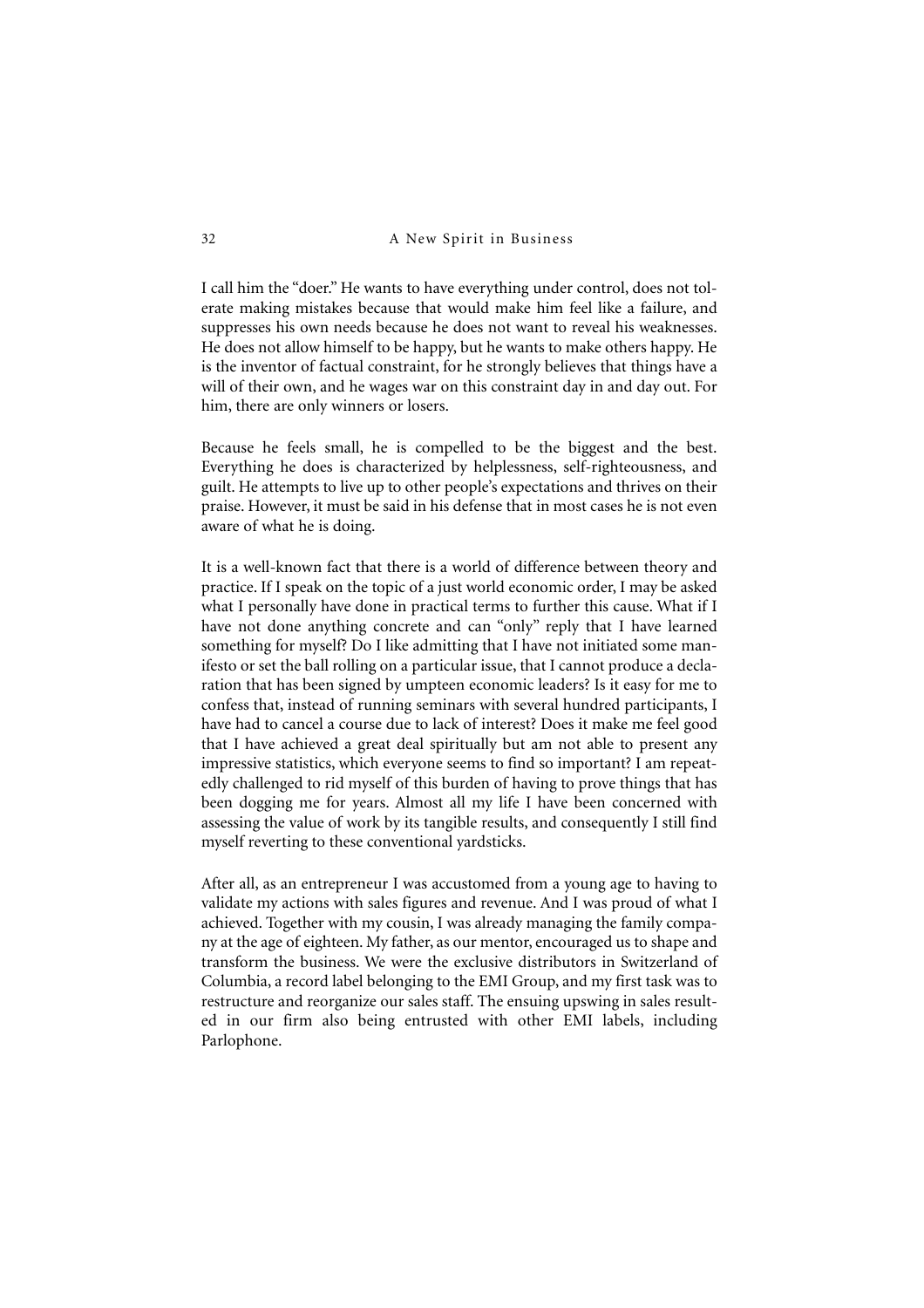Quite unexpectedly, sales of the Parlophone products rocketed as soon as we began stocking them in our warehouses, as the initial releases included the first of the Beatles' many hit records. Of course, adroit marketing and efficient structuring on our part also contributed to this financial success, but in effect all we had really done was to unwrap a gift that had fallen into our laps.

In retrospect, our greatest successes were never the result of cleverly conceived corporate strategies. Instead, they appeared to be guided by a natural flow of energy, which I, as a young entrepreneur, followed more or less unconsciously. This was particularly demonstrated by the following sequence of events.

As the exclusive distributor for Columbia, one of our obligations was to offer a Swiss repertoire. One of our employees brought to my attention three musicians he had heard performing Spanish and South American songs in a nightclub. I invited the three men to come and sing for me. Their music sent shivers down my spine, a sensation I feel whenever I experience something very special. My colleague, too, was convinced that we were listening to something exceptional, so I spontaneously decided to produce a collection of twelve songs with the trio. One of them, "Ave Maria no morro," proved to be a resounding success. We sold well over five hundred thousand records, which at the end of the 1950s was a significant accomplishment.

## *The doer is aroused: he gauges the potential success… and brings about financial disaster.*

At this point, the doer in me was aroused. I reasoned that if we could be so successful with relatively simple production facilities—up to then we had produced our recordings in a country inn, using simple technical equipment then surely we would be at least twice as successful if we went about things more professionally. And so, shortly afterward, we were producing, at considerable expense, our next series of recordings by the Trio San José in a studio in Munich, complete with choir and orchestra as well as a professional arranger who had worked with such German stars as Conny Froboess, Rex Gildo, and Peter Kraus and whom we assumed knew how to produce hit records. However, things did not quite work out as I had hoped, as sales of these records were extremely poor. But worse than that, my potentially lucrative journey into the world of "anybody who is somebody" at the Munich music studio transpired to be a financial disaster that devoured almost all of the profit generated by the seemingly simple "Ave Maria no morro."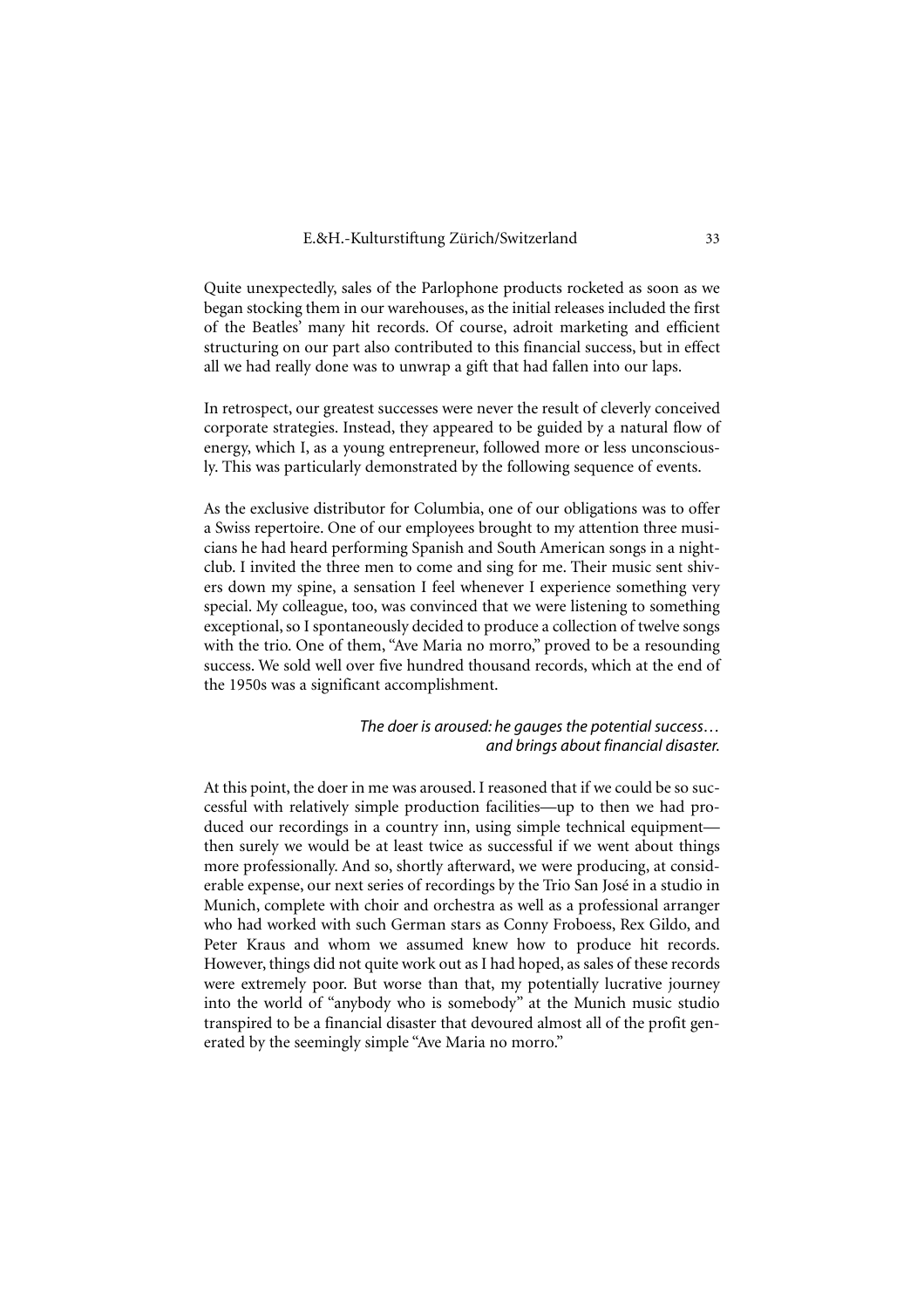Having been brought down to earth again with a bump, I decided to listen more closely to my gut feeling when it came to making our own productions in the future. One such project was a series of records for children, which instantly became a bestseller, as did a performance of the nativity story by schoolchildren together with the popular Swiss songwriter Paul Burkhard, who had previously made a name for himself with his hit "Oh mein Papa." In fact, this recording of Burkhard's "Zäller Wiehnacht" is still a popular CD. As it turned out, after that my gut feeling continued to act as a reliable sensor when we had to make decisions relating to our own productions and their economic viability.

Thus I experienced at a local level what happened to the EMI Group at an international level after a high-flying top executive took over its management. The new boss decided that EMI was producing too many flops and not enough hits. In order to cut down on what he considered unnecessary expenditure, he gave instructions to produce less music, and even then to produce only songs with hit potential. Thus his recipe for success was to play it safe, gambling on the notion that a hit was a calculable risk. This business policy ended up permanently destabilizing the group and led to the realization that musical success cannot be predicted in advance.

However, I was a long way off from applying these notions that I accepted in the sphere of music production to my other areas of responsibility within the company.

Almost all of the record labels owned by the EMI Group were represented by our firm—except one. That was His Master's Voice, which was distributed in Switzerland by one of our competitors. When I told EMI's German sales manager that I wanted to represent this label, with a twinkle in his eye he answered with the adage "Complacency makes one reckless." But I refused to give up and traveled to England to talk to the head of the group's export division. I tried to explain that it would be much more efficient for all of the EMI labels, including His Master's Voice, to be represented by one company, namely ours. I explained that we were the right company to do this because we had generated better sales for Columbia than our rival had with His Master's Voice. He listened carefully to everything I had to say. When I had finished he announced that while he agreed with me in principle, he had an even better idea: "We'll do it ourselves. We'll set up EMI Switzerland."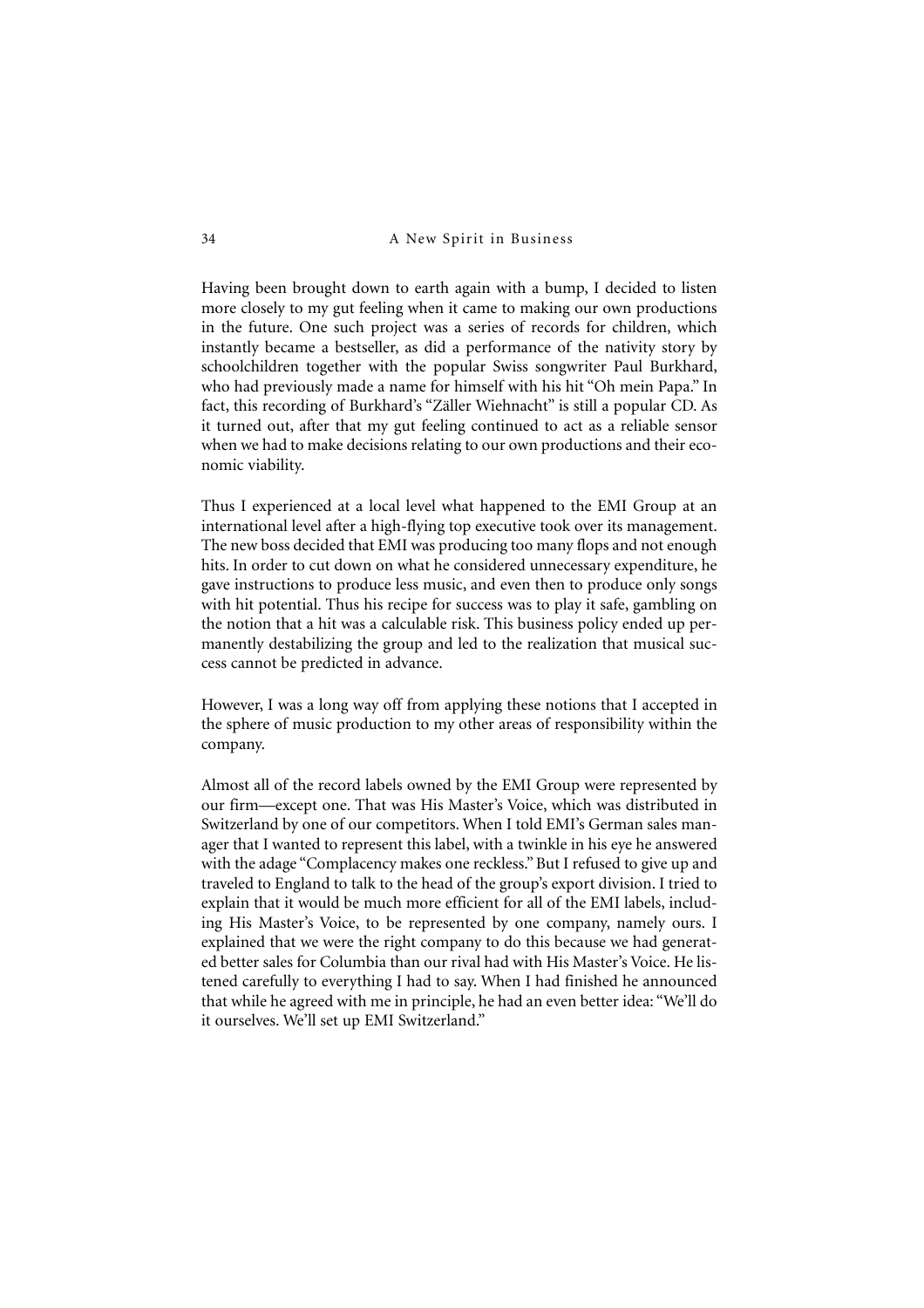In the long run, there is no doubt that EMI would have set up its own operation in Switzerland, for, besides the Netherlands, Switzerland was the only remaining country in Western Europe without its own EMI branch. But now, thanks to my initiative, this process had been accelerated. When it actually happened, I was still not able to let go and wanted at least to enter into a partnership with EMI. Thus we ended up owning one third of the company and transferred our entire sales department to the new firm, EMI Switzerland. However, I soon discovered that the new joint venture, which under our ownership had flourished and generated profits, now slipped into the red. Already after the first few months we recorded a loss, a downward trend that was continued to the end of the first year. And so I traveled once again to England, this time to terminate our partnership. By selling our one-third participation back to EMI, we managed to get off easily. However, our company had forfeited approximately half of its sales volume by relinquishing our EMI distributorship agreements, and, having sunk to such a low level, we were forced to restructure the company and rethink our strategy.

My cousin and I were determined to make good the loss of revenue and prestige. What could we do? At that time, shopping centers were just catching on and were sprouting up all over the place on the outskirts of towns and cities. In Zurich, two were in the process of being built. And before anyone knew what was happening, the rather demoralized doer bounced back again. He immediately set about developing a strategic concept that would enable our present stores to control the music business in the city center, supported by new stores in the two "gateways" to Zurich, which would ensure that even customers from the surrounding areas would not elude us. Unfortunately, the millions of Swiss francs that we invested in the sales outlet in one of these centers got into the hands of a general contractor who subsequently went bankrupt. Furthermore, it transpired that our payments had not been used to settle the various building firms' invoices, with the result that we had to pay some of the bills twice.

Experiences such as these brought my notion of "if I don't do it, nothing will get done" more into perspective. And I found that the more I followed my intuition, the more the doer retreated into the background, from where he observed the strokes of good fortune that arose as soon as he relinquished control.

After losing the EMI distributorship, we had built up a wholesale business selling quality hi-fi equipment, but we still lacked an appropriate cassette brand. During a visit to the Consumer Electronics Show in Chicago, I asked a then-